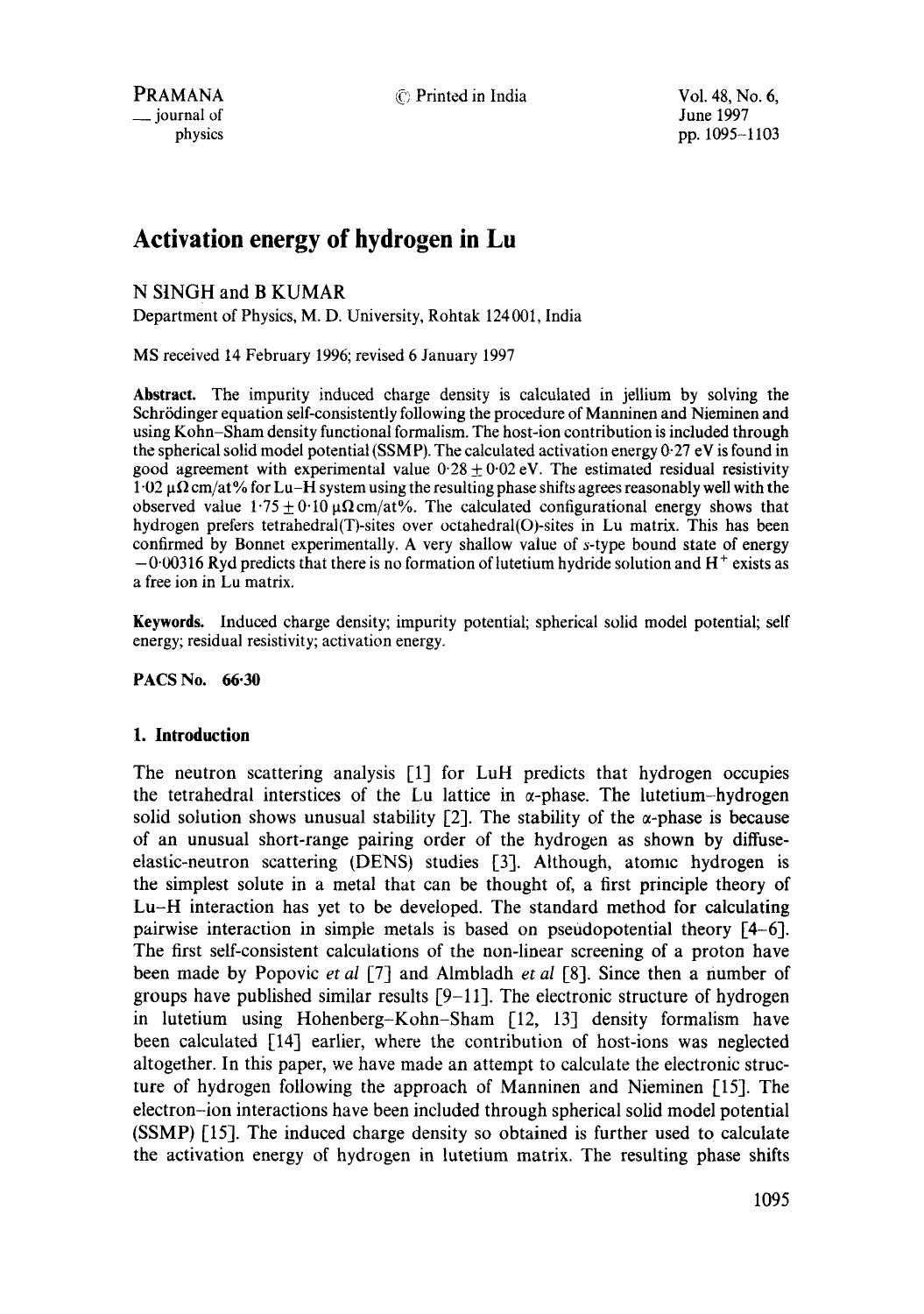#### *N Singh and B Kumar*

obtained while solving the Schrödinger equation have been used to estimate the residual resistivity of lutetium-hydrogen system.

The plan of the paper is as follows. The necessary formalism is presented in  $\S$  2. The calculations and results are presented in § 3 and are summarized in § 4.

#### **2. Theory for nonlinear screening and screening impurity potential**

Single electron eigenvalues  $\varepsilon_k$  and corresponding radial wave function  $R_k(r)$  are obtained by solving the following one particle Schrödinger equation

$$
\left[ -\frac{1}{2} \nabla^2 + V_{\text{eff}}(r) + \frac{l(l+1)}{2r^2} - \varepsilon_k \right] r R_{lk}(r) = 0. \tag{1}
$$

For the continuum states  $\varepsilon_k = k^2/2$ , zero of energy is taken to be the potential far from the impurity where its effect almost vanishes. The effective potential field in which the electron moves, is written as

$$
V_{\text{eff}}(r) = -\frac{Z}{r} + V(r) + V_{\text{ss}}(r) + V_{\text{xc}}(n(r)) - V_{\text{xc}}(n_0(r)),
$$
\n(2)

for a spherically symmetric potential field.  $V_{xc}(n(r))$  is the functional derivative of a universal exchange and correlation energy functional of the electron mean density.  $n_0(r)$  is the charge density of jellium corresponding to host-matrix,  $n(r)$  is the sum of jellium charge density and the charge density arises due to host ions and impurity. The impurity potential

$$
V(r) = \int \frac{\delta n(r') dr'}{|r - r'|} \tag{3}
$$

can be obtained by solving Poisson equation

$$
\nabla^2 V(r) = -4\pi \delta n(r). \tag{4}
$$

Ideally, the potential  $V(r)$  and the induced charge density  $\delta n(r)$  should be determined self-consistently so that the eigenstates  $R_{ik}(r)$  produce a charge density which is identical to that obtained from (4). In the crystal, the conduction band states are represented by the bloch function. As a result the impurity site will no longer follow the spherical symmetry of jellium model and the direct solution of second-order partial differential equation for a single electron eigenstates is no longer possible. The success has been achieved in the self-consistent solution for a proton in jellium by taking a part of ionic potential that is  $V_{\rm ss}(r)$  which is spherically symmetric around impurity [15-17]. Very recently, the Green's function matrix method has been extended to include the band structure description of the host metal [18].

In order to find self-consistent potential *V(r),* Popovic *et al* [7] considered the case of electron gas. The induced electron charge density due to impurity in jellium is written as

$$
\delta n(r) = n(r) - n_0(r)
$$
  
=  $\frac{1}{\pi^2} \int_0^{k_F} dk k^2 \sum_l (2l+1) [R_{lk}^2(r) - j_l^2(kr)] + 2R_b^2(r)$ , (5)

**1096 Pramana - J. Phys., Vol. 48, No. 6, June 1997**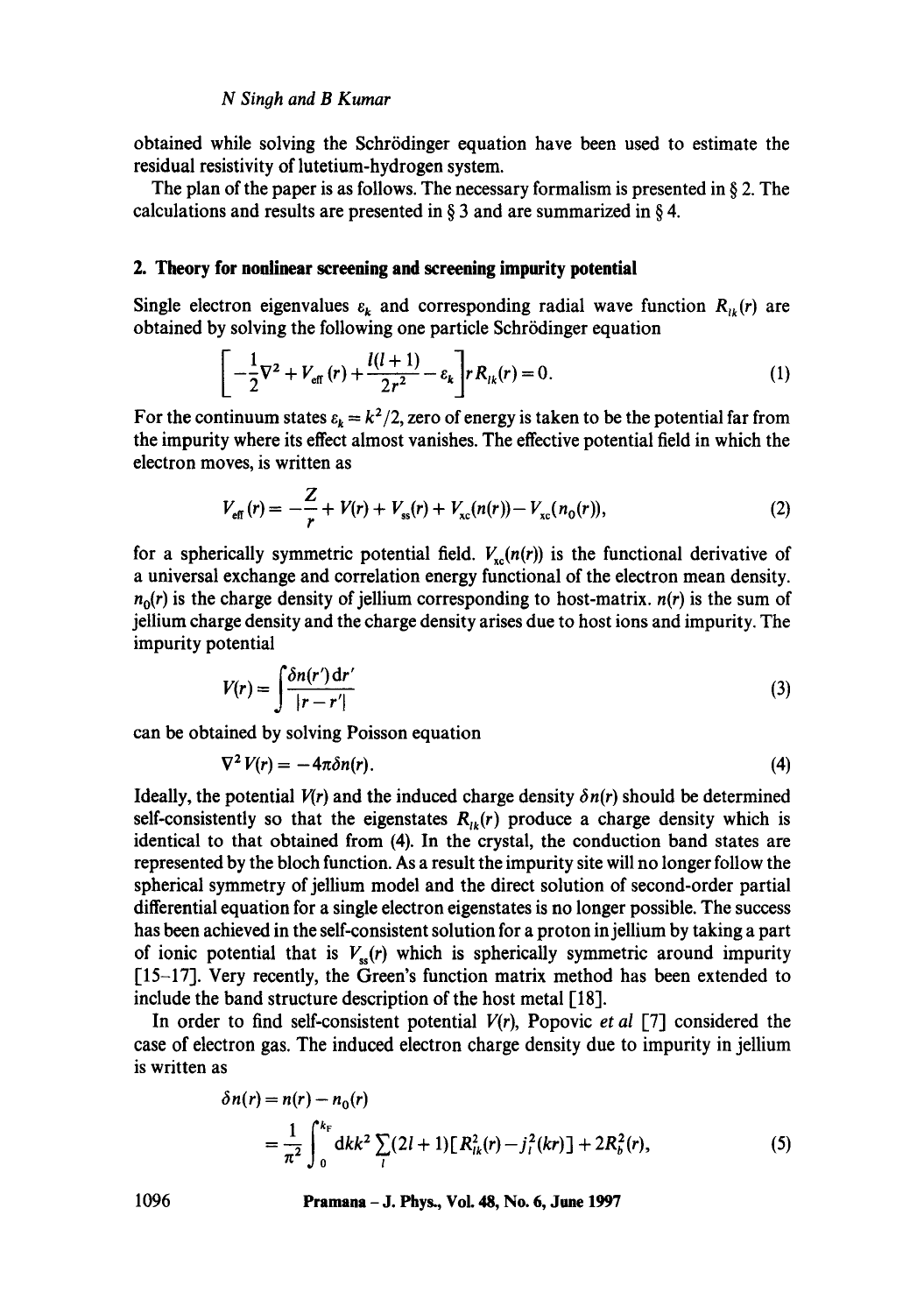where k is the electron wave vector and  $k_F$  is the Fermi momentum, s-type bound state sometimes occur; therefore the bound state charge density is also added in (5). Equations (1) and (2) are solved self-consistently. For starting the iteration, the following host-impurity screened Coulomb potential was considered by Popovic *et al* [7]:

$$
V_{sc}(r) = -\frac{Z}{r} \exp(-\alpha r^{\beta}).
$$
\n(6)

With parameter  $\beta$  fixed, the parameter  $\alpha$  was determined so that the Friedel sum rule

$$
Z = \frac{2}{\pi} \sum_{l} (2l+1) \delta_l(k_{\rm F})
$$
\n(7)

is satisfied with high accuracy.  $\delta_i(k_F)$  is the phase shift at Fermi sphere corresponding to angular momentum quantum number *l*. By varying  $\beta$ , this iterative procedure was repeated until both the initial potential  $V_{\rm cr}(r)$  and self-consistent potential  $V_{\rm erf}(r)$  satisfy the Friedel sum rule simultaneously.

After including  $V_{\alpha}(r)$ , it is always not possible to find out the proper values of  $\alpha$  and  $\beta$  which may satisfy the Friedel sum rule for both  $V_{sc}(r)$  and  $V_{eff}(r)$  simultaneously. Therefore, Manninen *et al* [11] suggested that the impurity potential *V(r)* may be obtained by rewriting the Poisson equation as

$$
\nabla^2 V - k_{\text{TF}}^2 V = -4\pi \delta n(r) - k_{\text{TF}}^2 V. \tag{8}
$$

By solving (8), we get

$$
V(r) = \frac{1}{4\pi} \int dr \frac{\exp(-k_{\text{TF}}|r - r'|)}{|r - r'|} \{4\pi \delta n(r') + k_{\text{TF}}^2 V(r')\},\tag{9}
$$

 $k_{\text{TF}}$  is Thomas-Fermi (TF) screening parameter  $(4K_{\text{F}}/\pi)^{1/2}$ . The TF potential may be chosen as the initial potential  $V_{\text{eff}}^{(0)}(r)$  for solving (1) and (2) self-consistently. By solving (1) and (2) numerically, we get a new potential  $V_{\text{eff}}^{(1)}$ , which can be inserted again into (1). This procedure has to be continued until the potential  $V_{\text{eff}}^{(1)}$  does not change in successive iterations. In this procedure, the Coulombic tail, if persists, gets truncated due to exponential term. The self-consistency is achieved within  $0.01\%$  in the charge density. Equation (9) leads to a convergence after 10 iterations when starting from TF potential. In the present calculation, the initial potential is taken in the form [19]

$$
V_{sc}(r) = -\frac{Z}{r} \left( 1 + \frac{\beta r}{2} \right) \exp(-\beta r) \tag{10}
$$

instead of TF potential, because, it provides an accurate description of a proton impurity in both electron gas and transition metal [19]. The parameter  $\beta$  is determined self-consistently.

#### **3. Calculations and results**

#### 3.1 *Spherical solid model potential* (SSMP)  $V_{ss}(r)$

Spherical solid model potential  $V_{ss}(r)$  is calculated following the procedure of Manninen and Nieminen [15]. The Ashcroft [20] potential with core radius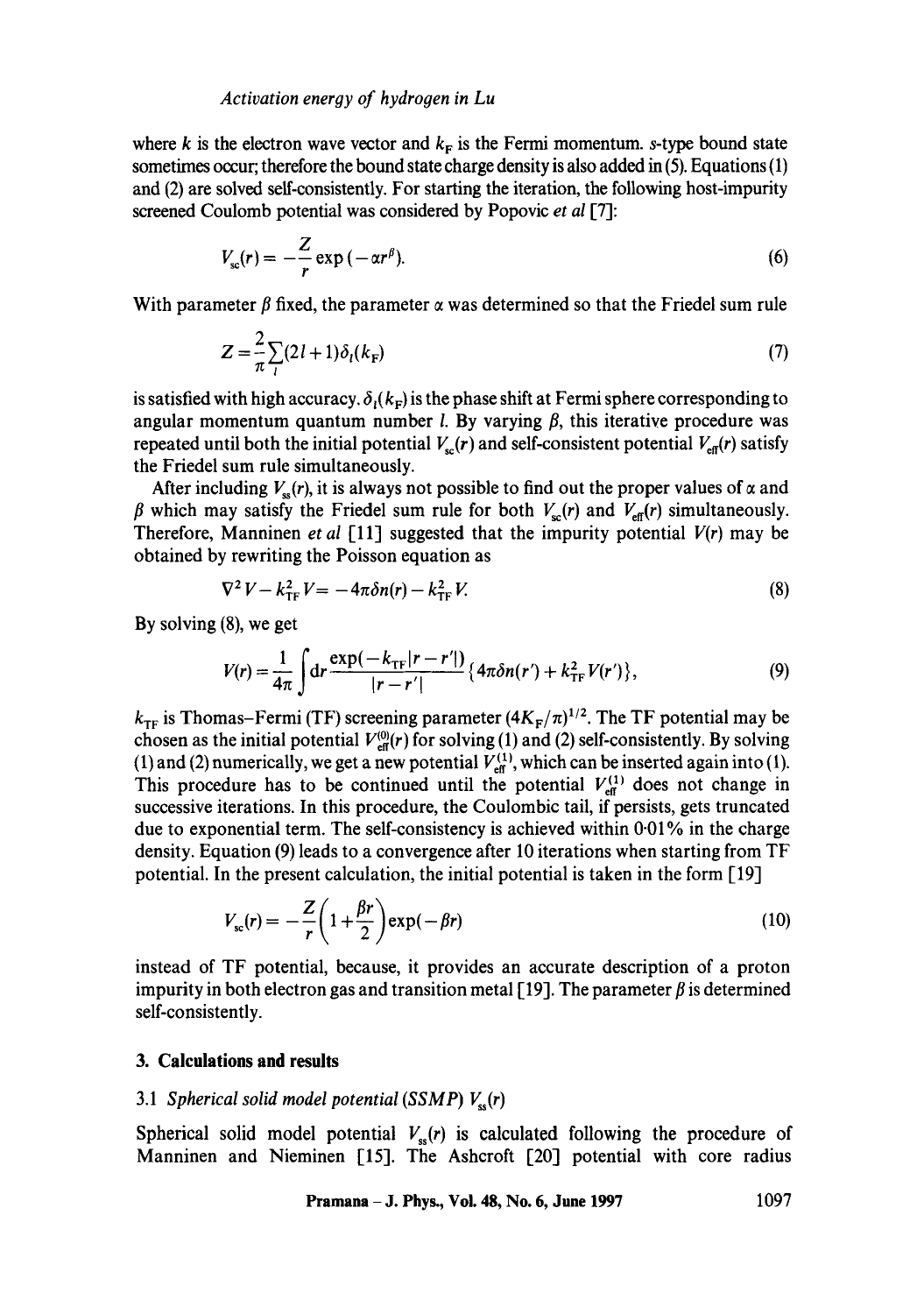

**Figure 1.** The spherical solid model potential (SSMP)  $V_{ss}(r)$  for  $\alpha$ -Lu around tetrahedral (T) site. The position and number of nearest neighbours to tetrahedral site are also indicated.

**Table 1.** The scattering phase shifts  $\delta_l(E_F)$  for proton in  $\alpha$ -Lu.  $l = 0, 1, 2, \ldots$  are s, p, d, ... phase shifts

| $\delta_{\scriptscriptstyle{I}}$ | Putting $V_{ss}(r) = 0$ | Including $V_{ss}(r)$ |
|----------------------------------|-------------------------|-----------------------|
| 0                                | 1.231149                | 1 256097              |
|                                  | 0.087173                | 0.100300              |
| $\mathbf{2}$                     | 0.011145                | 0.007663              |
| 3                                | 0.001653                | 0.000479              |
| 4                                | 0.000302                | $-0.001200$           |
| 5                                | 0.000411                | $-0.001032$           |
| 6                                | 0.000276                | $-0.000428$           |

 $r_c = 2.004$  a.u. is chosen to represent the host-ion potential for simplicity of the calculation. The atomic radius  $r_0$  and  $c/a$  ratio for Lu are taken to be 3.629 and 1.586 a.u., respectively. The effective charge of the proton and bare host-ion are taken to be 1e and 3e, respectively. The calculated  $V_{\rm ss}(r)$  around tetrahedral site (T) is given in figure 1. The number of nearest neighbour and their positions with respect to T-site are indicated. It is found that Lu is more densely packed around T-site than O-site.  $V_{\rm ss}(r)$ has the maxima around the nearest neighbour sites and minima between the two sites.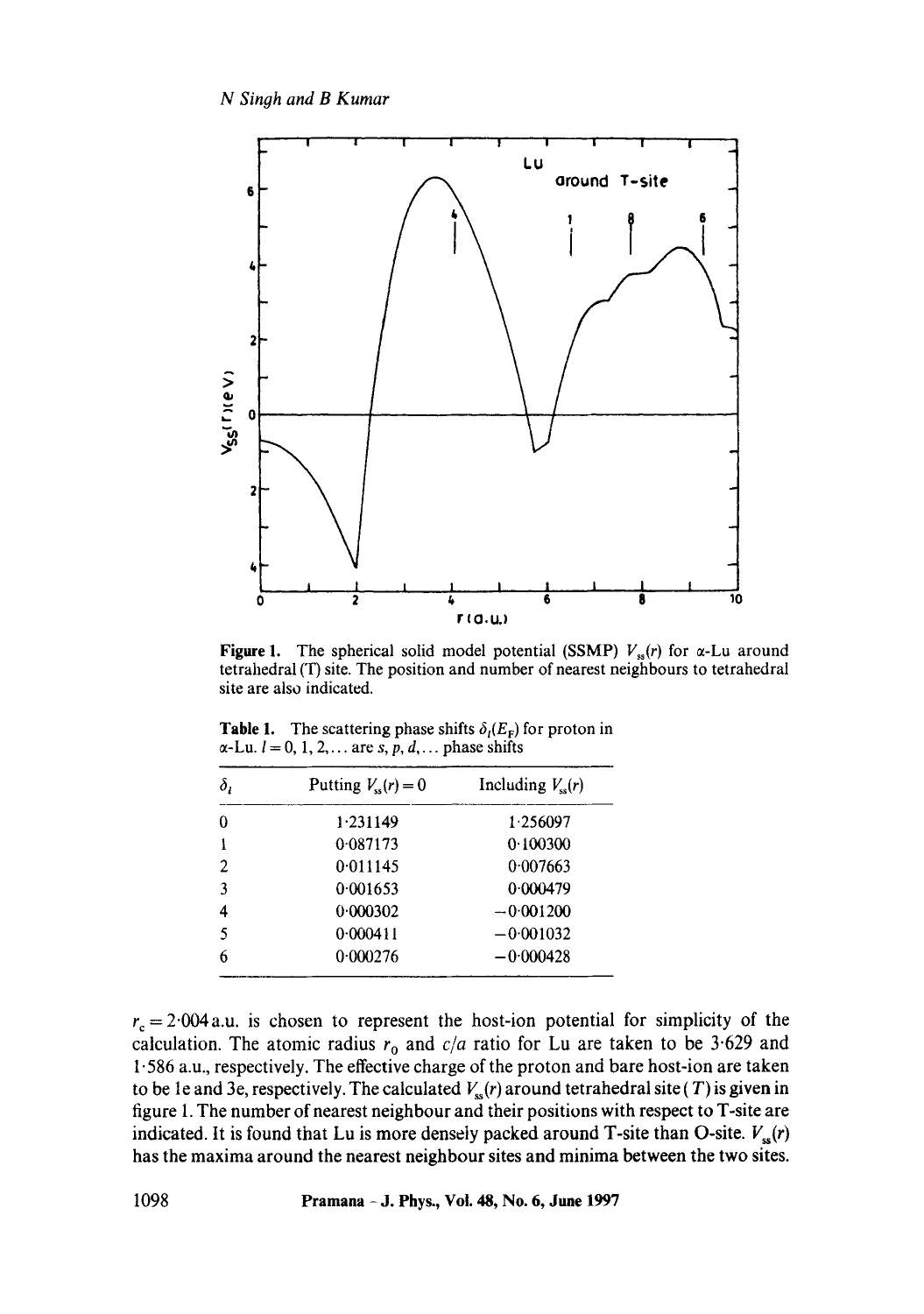It does not exhibit periodicity of the lattice, therefore, it can be regarded just as a correction term of  $V_{\text{eff}}(r)$  for discrete nature of the lattice. The relative magnitude of  $V_{\rm ss}(r)$  also depends upon  $Z_{\rm H}$  and  $r_{\rm c}$ , because it is shifted upward by a constant amount  $3r_0^2/2r_s^3$ , which is obtained by taking  $q \to 0$  limit of first part of  $V_{ss}(r)$  given by (6) in the paper of Manninen and Nieminen [15].

#### 3.2 *Phase shifts and impurity potential*

The calculation of induced charge density and impurity potential is done using the method of Popovic *et al* [7] without including  $V_{\rm sc}(r)$ . The parametrized form of  $V_{\rm sc}(n(r))$ proposed by Gunnarson and Lundquist [21] has been taken for the detailed calculation. The values of potential parameters (6)  $\alpha$  and  $\beta$  are found to be 1.0739 and 1"2321 a.u., respectively. The resulting phase shifts are given in table 1. The above mentioned procedure (Popovic *et al* [7]) does not converge sometimes, therefore, the calculation of induced charge density by including  $V_{\rm ss}(r)$  is done following the procedure of Manninen and Nieminen [ 15]. In the first step, the calculation is done for the perfect crystal by putting  $n(r) = n_H(r)$ ,  $Z = 0$  and  $\delta n(r) = n_H(r) - n_0$ . The self-consistently calculated  $V_H(r)$  and  $\delta n_H(r)$  are obtained. In the second step, the calculation is repeated with impurity at tetrahedral site by putting  $\delta n(r) = n_p(r)$ ,  $Z = Z_p$ ,



**Figure 2.** The proton induced self-consistent potential  $\delta v_i(r)$  in  $\alpha$ -Lu. The solid and dashed lines represent the results obtained by including  $V_{ss}(r)$  and without including  $V_{ss}(r)$ , respectively, in jellium of  $\alpha$ -Lu corresponding to electron density  $n_0 = 3/4 \pi r_s^3$ and  $r_s = 2.5166$  a.u. The two potentials overlap each other in the first graph.

**Pramana - J. Phys., Vol. 48, No. 6, June 1997 1099**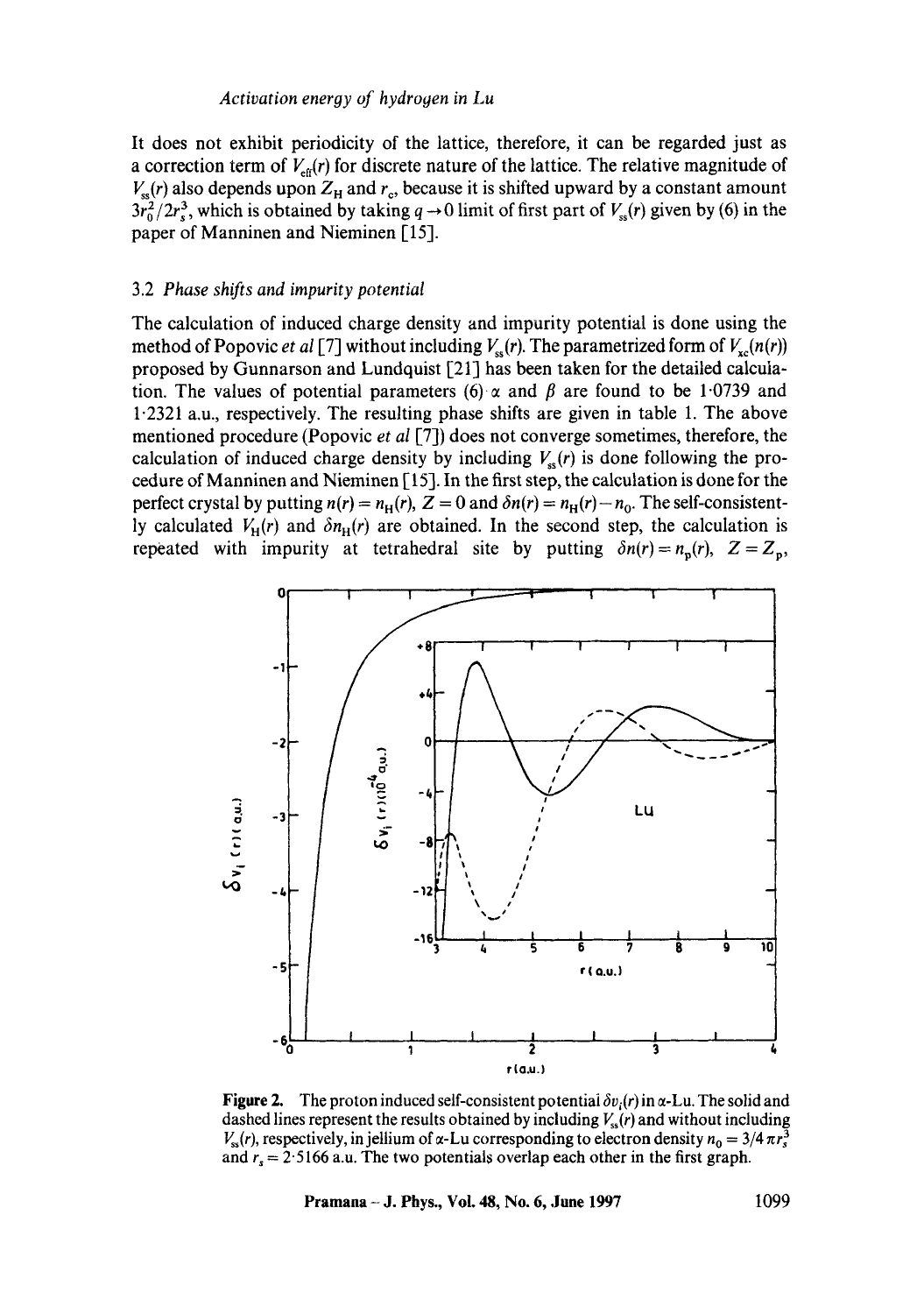

**Figure 3.** The proton induced charge density  $4\pi r^2 \delta n_i(r)$  around tetrahedral site of  $\alpha$ -Lu. The rest of the description is same as that of figure 2.

 $\delta n(r) = n_p(r) - n_0$  and self-consistently calculated  $V_p(r)$  and  $\delta n_p(r)$  are obtained. In both the cases, the Friedel sum rule (7) is satisfied. The difference

$$
\delta v_i(\mathbf{r}) = V_{\mathbf{n}}(\mathbf{r}) - V_{\mathbf{H}}(\mathbf{r}),\tag{11}
$$

and

$$
\delta n_i(r) = \delta n_{\rm p}(r) - \delta n_{\rm H}(r) \tag{12}
$$

gives the impurity interaction potential and the impurity induced charge density, respectively.

The phase shifts obtained by using  $\delta v_i(r)$  are given in table 1. The s and p phase shifts are found dominating. The magnitude of  $s$  phase shift increases by 5% by including  $V_{ss}(r)$ . This shows that  $V_{ss}(r)$  contributes considerably to the impurity scattering at Fermi surface in lutetium matrix. The SSMP is included in the self-consistent calculation only up to  $r = 9$  a.u. because of convergency reasons [15]. The impurity potentials obtained by including  $V_{\rm ss}(r)$  and by putting off  $V_{\rm ss}(r)$  are shown in figure 2 by solid and dashed lines, respectively. The two potentials overlap each other. They can be separated from each other by plotting them on magnified scale. The impurity potential is strongly attractive in the vicinity of the impurity. It exhibits Friedel [22] oscillations at large distance. The lattice contribution enhances the magnitude of impurity interaction near the center of the proton. This is very much clear from figure 3, where we have plotted the impurity induced charge distribution  $4\pi r^2 \delta n(r)$  vs r. The introduction of

1100 Pramana - J. Phys., Vol. 48, No. 6, June 1997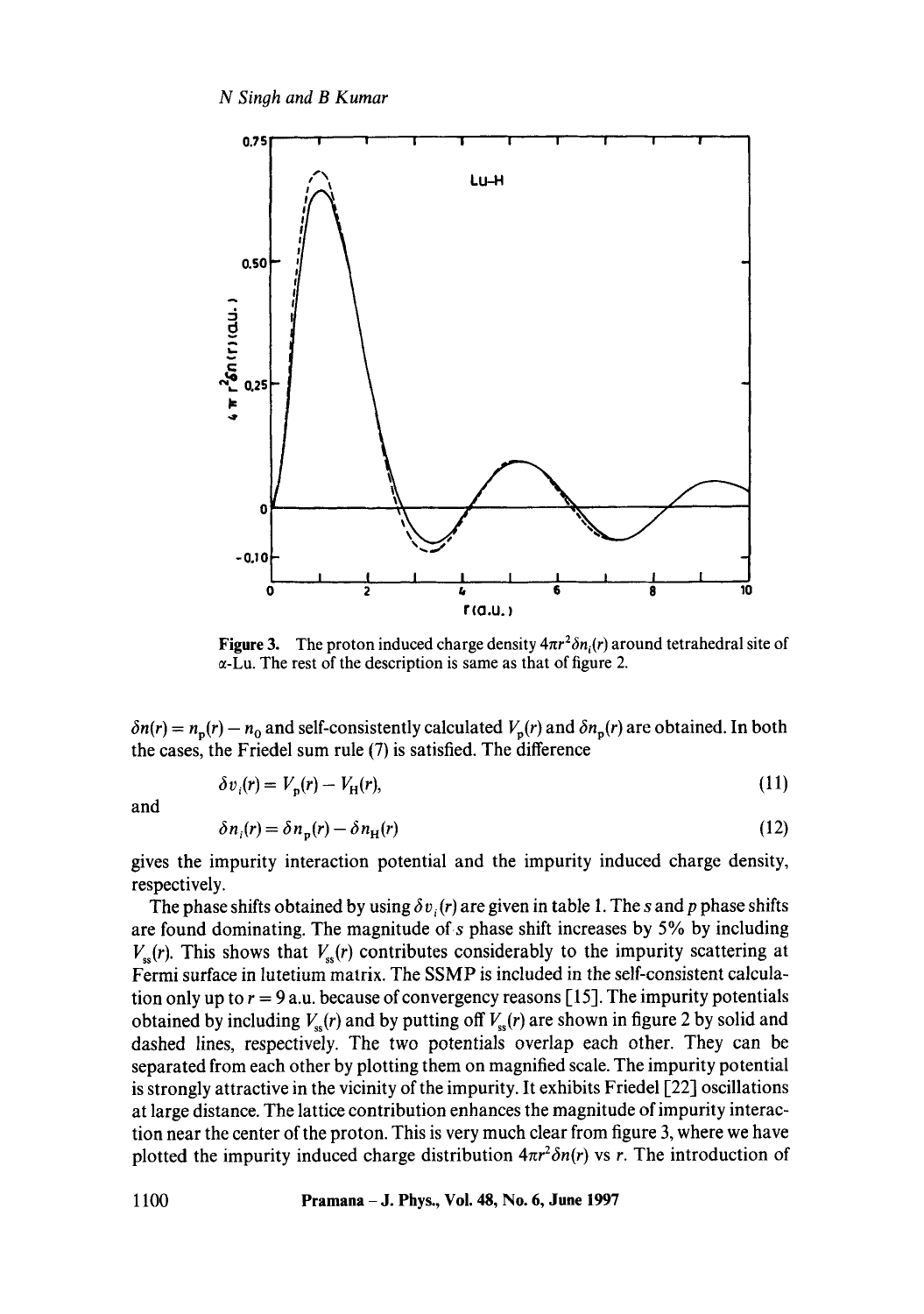*V~(r)* shifts the charge distribution away from the proton center and reduces the pile-up of the charge by about 10% in the vicinity of the proton.

# 3.3 *Self-eneroy of proton*

The value of  $\delta v_i(r)$  obtained from (11) is fitted by least square method into the analytical form given by (10). The value of  $\beta$  so obtained is 1.7189 a.u. By solving Poisson equation using the analytical form given by (10) for  $\delta v_i$ , one can obtain the charge density

$$
\delta n_i(r) = \frac{Z\beta^3}{8\pi} \exp\left(-\beta r\right). \tag{13}
$$

This  $\delta n_i(r)$  leads to the following impurity self-energy

$$
E_{\rm sc} = \frac{1}{2} \int \delta v_i(r) \, \delta n(r) \, \mathrm{d}r
$$
\n
$$
= -\frac{3}{32} Z^2 \beta \, \mathrm{a.u.} \tag{14}
$$

The self-energy of proton in lutetium matrix is found to be  $-0.322$  Ryd.

#### 3.4 *Activation energy*

The configurational energy is calculated by using  $\delta n(r)$  and the analytical expression obtained in second order perturbation theory [4]. The configurational energy so calculated along  $O-O$  (octahedral),  $O-T$  (tetrahedral) and  $T-T$  directions in the (1120) plane is shown in figure 4. The configurational energy is found maximum exactly at mid-point of both T-T and O-O paths. Along T-O path it is found maximum at about 40% distance of T-O path. The tetrahedral position is the most favourable position for hydrogen impurity to stay. The same conclusion has been drawn by neutron scattering analysis for LuH<sub>0.19</sub> in  $\alpha$  phase [1]. Because T-T barrier height is about 95% of T-O barrier and O-O barrier height is less than 50% of T-T barrier height, therefore, probable path for proton diffusion in  $\alpha$ -Lu matrix may be off-symmetry paths and not the O-O-T and O-T-T paths. The minimum barrier height by which an impurity can cross is called the activation energy. It is found to be  $0.27$  eV. The experimental [23] value of activation diffusion energy  $(E_{ac})$  is 0.28  $\pm$  0.02 eV. Here it is to be noted that good agreement of calculated activation energy with experimental value is obtained by taking ionicity of hydrogen as 1. This suggests that the proton exists in ionic state in  $\alpha$ -Lu. The diffusion coefficient is proportional to Boltzmann factor  $\exp(-E_{ac}/k_BT)$ , where  $k_{\rm B}$  is Boltzmann constant.

# 3.5 *Residual resistivity*

To test the reliability of our calculated phase shifts, the residual resistivity  $\Delta \rho$  is estimated using the following expression for liquid phase of solid [24]:

$$
\Delta \rho = \frac{2.732}{k_{\rm F} Z_{\rm H}} = \sum_{l=0}^{\infty} (l+1) \sin^2(\delta_l - \delta_{l+1}),
$$
\n(15)

where  $k_F$  is in atomic units and  $Z_H = 3$  for lutetium matrix.  $\Delta \rho$  for dilute Lu -H system is calculated using the first seven phase shifts as the values of  $\delta_{l}$  become too small for l > 6. The calculated value of  $\Delta \rho$  obtained from jellium value of phase shifts is 1.00  $\mu\Omega$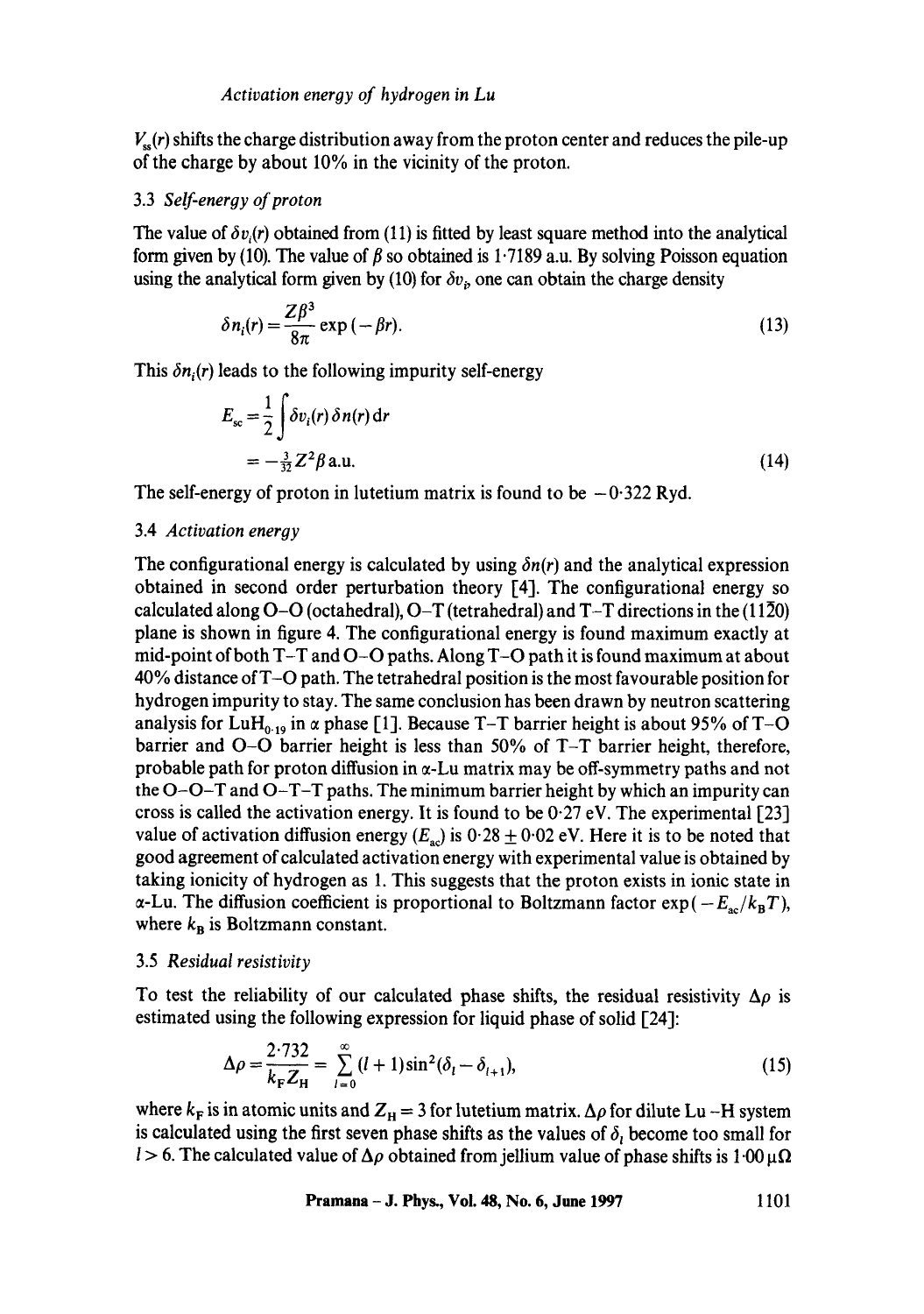

**Figure 4.** The configurational energy  $\Delta E(r_p)$  of proton in  $\alpha$ -Lu obtained by including  $V_{ss}(r)$ .  $r_p$  represents the position of proton with respect to O(T) site. Inset:  $O \rightarrow$  octahedral positions;  $X \rightarrow$  tetrahedral positions;  $O \rightarrow$  host ions.

cm/at%. The corresponding result for  $\Delta \rho$  by including  $V_{\rm ss}(r)$ , i.e., 1.02  $\mu\Omega$  cm/at% is 2% higher. This value of  $\Delta \rho$  agrees reasonably well with experimental values  $(1.25 \pm 0.05) \mu \Omega$  cm/at% and  $(1.70 \pm 0.10) \mu \Omega$  cm/at% reported by Daou and Bonnet [25] at 500 °C and 25 °C, respectively.

# **4. Conclusion**

The induced charge density and impurity potential are calculated by including the effect of discrete lattice. Only the spherically symmetric part of the lattice potential is included. The Fermi surface is assumed essentially spherical and conduction electron wave functions are taken free particle-like. It is found that the SSMP changes the impurity scattering at Fermi surface significantly. The calculated configuration energy confirms the experimental [ 1] fact that hydrogen prefers T-sites over O-sites in Lu matrix. A very shallow s-type bound state of energy  $-0.00316$  Ryd suggets that there is weak binding between proton and electron and that hydrogen does not form lutetium hydride solution and exists as a free ion in Lu matrix. The present calculations can be further improved by including crystal effects like relaxation effects, size effects in general and by taking proper account of  $d$  and  $f$  electrons in particular. In this respect, the present study is a step ahead in the process of understanding the Lu-H interactions. A careful calculations of KKR-Green